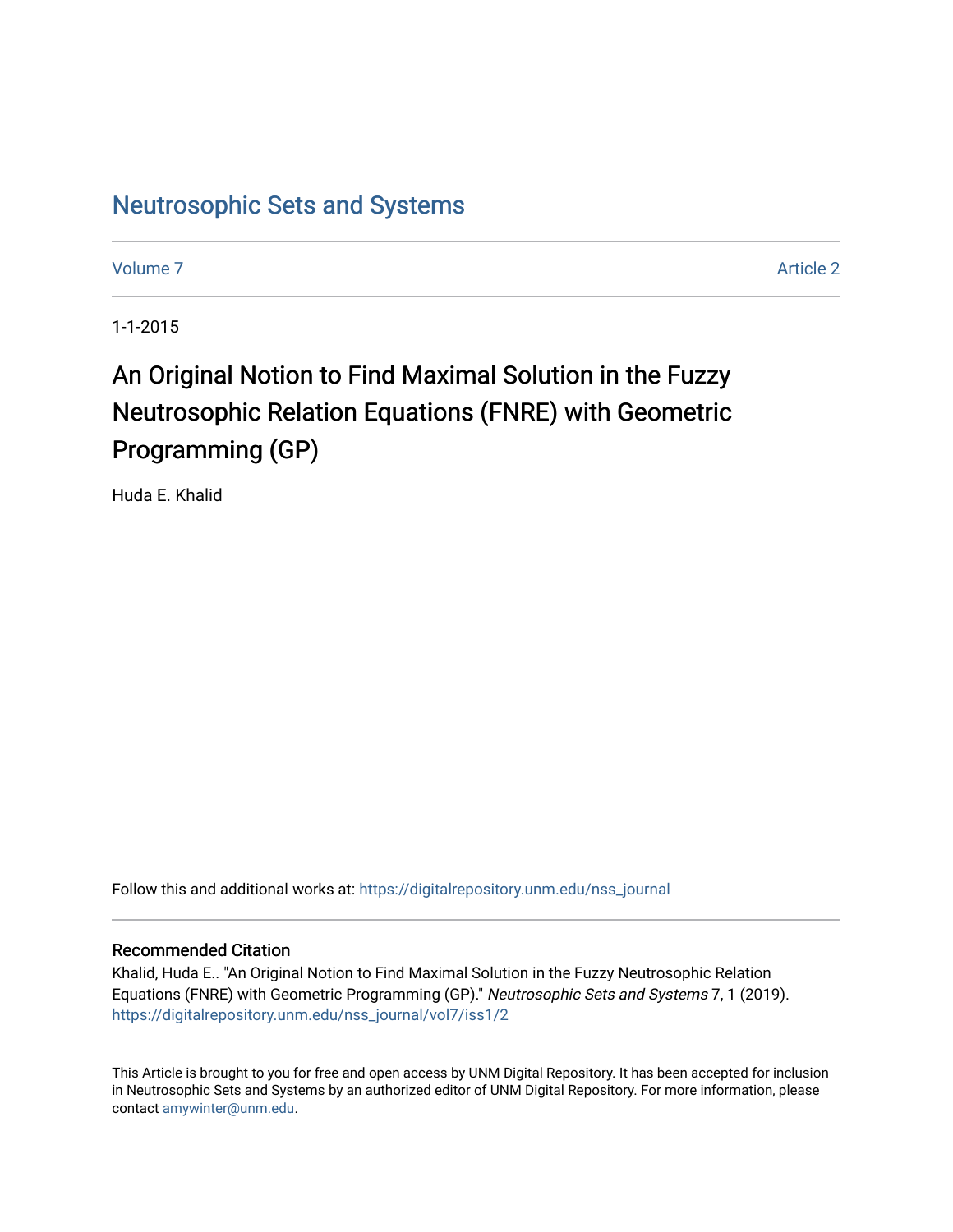

# **An Original Notion to Find Maximal Solution in the Fuzzy Neutrosophic Relation Equations (FNRE) with Geometric Programming (GP)**

#### **Dr. Huda E. Khalid**

University of Telafer, Head ; Mathematics Department, College of Basic Education, Telafer- Mosul – Iraq. E-mail: [hodaesmail@yahoo.c](mailto:hodaesmail@yahoo.com)om

**Abstract.** In this paper, finding - a maximal solution is introduced to  $(V, \Lambda)$  fuzzy neutrosophic relation equation. the notion of fuzzy relation equation was first investigated by Sanchez in 1976, while Florentin Smarandache put forward a fuzzy neutrosophic relation equations in 2004 with innovative investigation. This paper is first

attempt to establish the structure of solution set on model. The NRE have a wide applications in various real world problems like flow rate in chemical plants, transportation problem, study of bounded labor problem, study of interrelations among HIV/AIDS affected patients and use of genetic algorithms in chemical problems .

**Keyword** Neutrosophic Logic, Neutrosophic Relation Equations (NRE),Integral Neutrosophic lattices, Fuzzy Integral Neutrosophic Matrices, Maximal Solution, Fuzzy Geometric Programming (FGP).

# **Introduction**

 The analysis of most of the real world problems involves the concept of indeterminacy. One cannot establish or cannot rule out the possibility of some relation but says that cannot determine the relation or link; this happens in legal field, medical diagnosis even in the construction of chemical flow in industries and more chiefly in socio economic problems prevailing in various countries.[4], as well as the importance of geometric programming and the fuzzy neutrosophic relation equations in theory and application, I have proposed a new structure for maximum solution in FNRE with geometric programming.

#### **1.1 Definition [4]**

Let  $T$ ,  $I$ ,  $F$  be real standard or nonstandard subsets of  $]$ <sup>-0</sup>,1<sup>+</sup>[, with

 $sup T = t$ \_sup,  $inf T = t$ \_inf,  $sup I =$  $i\_sup$ ,  $inf I = i\_inf$ ,  $sup F =$  $f$ \_sup, inf  $F = f$ \_inf, and n\_sup =  $t$ \_sup +  $i$ \_sup +  $f$ \_sup,  $n$ \_in $f = t$ \_in $f$  +  $i_$ inf +  $f_$ inf. Let U

be a universe of discourse, and  $M$  a set included in  $U$ . An element  $x$  from U is noted with respect to the set  $M$  as  $x(T, I, F)$  and belongs to  $M$  in the following way: It is  $t\%$ true in the set,  $i\%$  indeterminate (unknown if it is) in the set, and  $f\%$  false, where t varies in

 $T$ , i varies in  $I$ ,  $f$  varies in  $F$ . Statically  $T$ ,  $I$ ,  $F$ are subsets, but dynamically  $T, I, F$  are functions operators depending on many known or unknown parameters.

#### **1.2 Physics Example for Neutrosophic Logic [4]**

 For example the Schrodinger's Theory says that the quantum state of a photon can basically be in more than one place in the same time , which translated to the neutrosophic set means that an element (quantum state) belongs and does not belong to a set (one place) in the same time; or an element (quantum state) belongs to two different sets (two different places) in the same time. It is a question of "alternative worlds" theory very well represented by the neutrosophic set theory. In Schroedinger's Equation on the behavior of electromagnetic waves and "matter waves" in quantum theory, the wave function Psi which describes the superposition of possible states may be simulated by a neutrosophic function, i.e. a function whose values are not unique for each argument from the domain of definition (the vertical line test fails, intersecting the graph in more points). Don't we better describe, using the attribute "neutrosophic" than "fuzzy" or any others, a quantum particle that neither exists nor non-exists?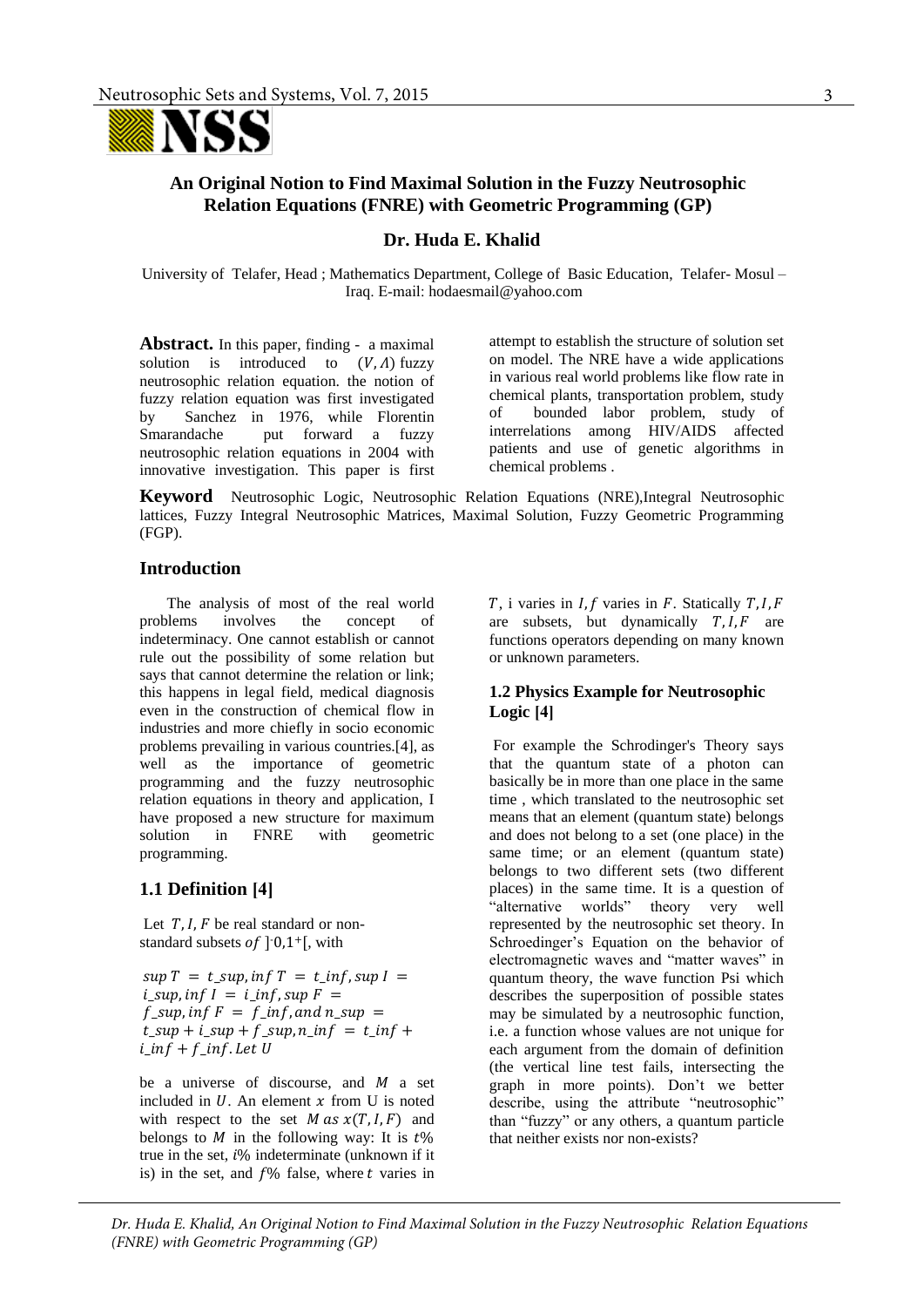# **1.3 Application for Neutrosophic Logic [4]**

A cloud is a neutrosophic set, because its borders are ambiguous, and each element (water drop) belongs with a neutrosophic probability to the set. (e.g. there are a kind of separated water props, around a compact mass of water drops, that we don't know how to consider them: in or out of the cloud). Also, we are not sure where the cloud ends nor where it begins, neither if some elements are or are not in the set. That's why the percent of indeterminacy is required and the neutrosophic probability (using subsets - not numbers - as components) should be used for better modeling: it is a more organic, smooth, and especially accurate estimation. Indeterminacy is the zone of ignorance of a proposition's value, between truth and falsehood. From the intuitionistic logic, paraconsistent logic, dialetheism, fallibilism, paradoxes, pseudoparadoxes, and tautologies we transfer the "adjectives" to the sets, i.e. to intuitionistic set (set incompletely known), paraconsistent set, dialetheist set, faillibilist set (each element has a percentage of indeterminacy), paradoxist set (an element may belong and may not belong in the same time to the set), pseudoparadoxist set, and tautological set respectively. hence, the neutrosophic set generalizes:

• the intuitionistic set, which supports incomplete set theories (for  $0 < n <$  $1, 0 \mid t, i, f \mid 1)$  and incomplete known elements belonging to a set;

the fuzzy set (for  $n = 1$  and  $i =$ 0, and  $0 \mid t, i, f \mid 1$ ;

• the classical set (for  $n = 1$  and  $i = 0$ , with  $t, f$  either 0 or 1);

the paraconsistent set (for  $n >$ 1, with all t, i,  $f < 1^+$ ;

• the faillibilist set  $(i > 0)$ ;

 $\bullet$  the dialetheist set, a set  $M$  whose at least one of its elements also belongs to its complement  $C(M)$ ; thus, the intersection of some disjoint sets is not empty

• the paradoxist set  $(t = f = 1);$ 

• the pseudoparadoxist set 
$$
(0 < i < 1, t =
$$

$$
1 \text{ and } f > 0 \text{ or } t > 0 \text{ and } f = 1;
$$

• the tautological set (*i*,  $f < 0$ ).

Compared with all other types of sets, in the neutrosophic set each element has three components which are subsets (not numbers as in fuzzy set) and considers a subset, similarly

to intuitionistic fuzzy set, of "indeterminacy" due to unexpected parameters hidden in some sets, and let the superior limits of the components to even boil over 1 (over flooded) and the inferior limits of the components to even freeze under 0 (under dried). For example: an element in some tautological sets may have  $t > 1$ , called "over included". Similarly, an element in a set may be "over indeterminate" (for  $i > 1$ , in some paradoxist sets), "over excluded" (for  $f > 1$ , in some unconditionally false appurtenances); or "under true" (for  $t < 0$ , in some unconditionally false appurtenances), "under indeterminate" (for  $i < 0$ , in some unconditionally true or false appurtenances), "under fals some unconditionally true appurtenances). This is because we should make a distinction between unconditionally true  $(t > 1, and f < 0 \text{ or } i < 0)$  and conditionally true appurtenances ( $t \mid 1$ , and  $f \mid 1$  or  $i \mid 1$ ). In a rough set RS, an element on its boundary-line cannot be classified neither as a member of RS nor of its complement with certainty. In the neutrosophic set a such element may be characterized by  $x(T, I, F)$ , with corresponding set-values for T,  $I, F$ ]-0,1+[. One first presents the evolution of sets from fuzzy set to neutrosophic set. Then one introduces the neutrosophic components  $T$ ,  $I, F$  which represent the membership, indeterminacy, and non-membership values respectively, where  $]-0,1+[$  is the non-standard unit interval, and thus one defines the neutrosophic set.[4]

# **2 Basic Concepts for NREs**

#### **2.1 Definition [3]**.

 A Brouwerian lattice L in which, for any given elements  $a \& b$  the set of all  $x \in L$  such that  $a\Lambda x \leq b$  contains a greatest element, denoted  $a \propto b$ , the relative pseudocomplement of  $\alpha$  in  $\beta$  [san].

# **2.2 Remark [4]**

If  $L = [0, 1]$ , then it is easy to see that for any given  $a, b \in L$ ,

$$
a \propto b = \begin{cases} 1 & a \le b \\ b & a > b \end{cases}
$$

# **2.3 Definition [4]**

*Let*  $N = L \cup \{I\}$  where *L* is any lattice and *I an indeterminate.*  Define the max, min operation on N as follows  $Max \{x, I\} = I$  for all  $x \in L \setminus \{1\}$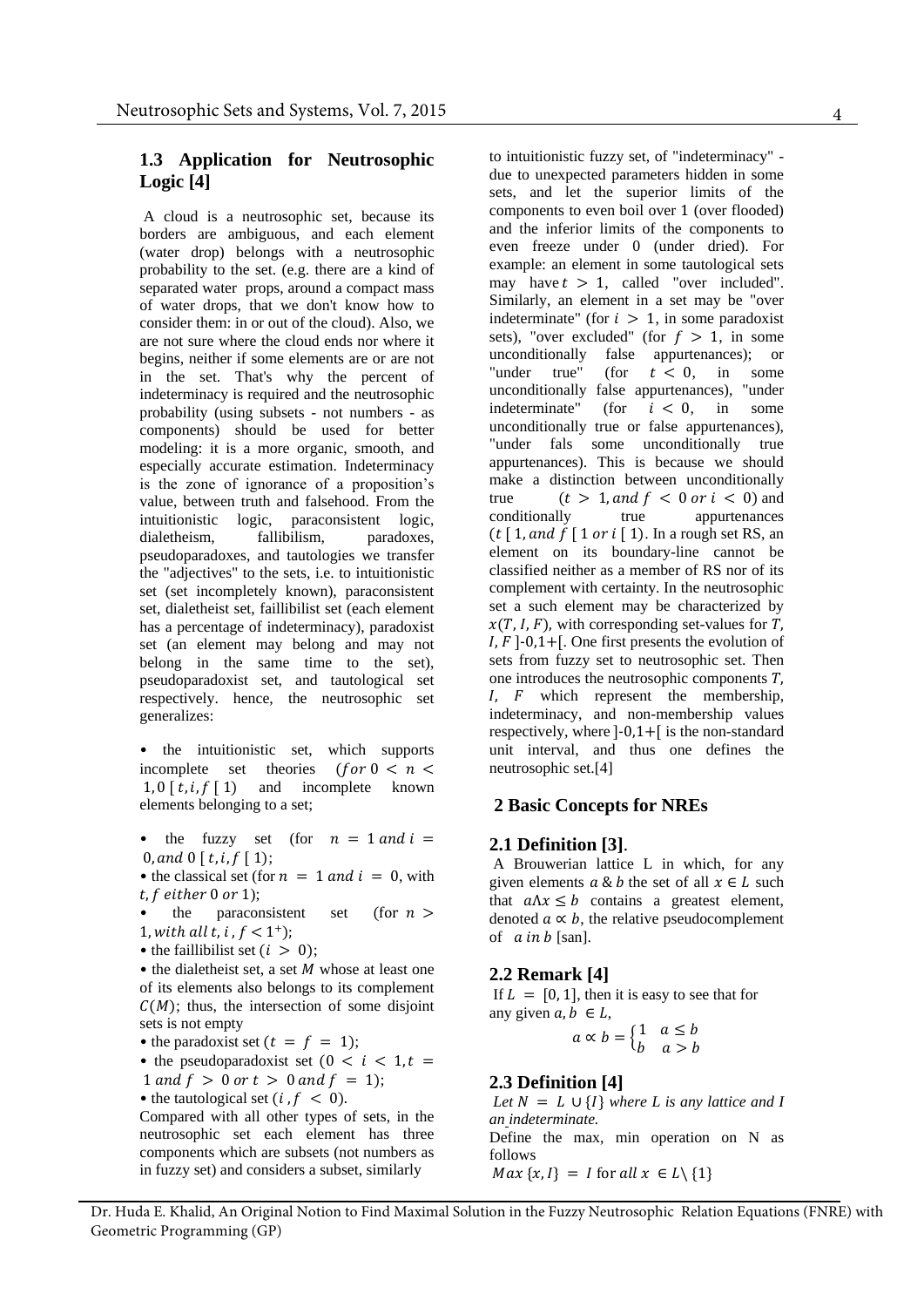$Max\{1, I\} = 1$  $Min\{x, I\} = I$  for all  $x \in L \setminus \{0\}$  $Min\{0, I\} = 0$ We know if  $x, y \in L$  then max and min are well defined in L. N is called the integral neutrosophic lattice.

#### **2.3 Example [4]**

Let  $N = L \cup \{I\}$  given by the following diagram:



**Clearly [4]** 

 $Min\{x, I\} = I$  for all  $x \in L \setminus \{0\}$  $Min\{0, I\} = 0$  $Max\{x, I\} = I$  for all  $x \in L \setminus \{1\}$ 

 $Max\{1, I\} = 1$ 

We see N is an integral neutrosophic lattice and clearly the order of N is 6.

#### **2.4 Remark [4]**

1- If L is a lattice of order n and  $N = L \cup \{1\}$ be an integral neutrosophic lattice then order of  $N$  is  $n + 1$ .

2. For an integral neutrosophic lattice  $N$  also  $\{0\}$  is the minimal element and  $\{1\}$  is the maximal element of N.

# **2.5 Conventions About Neutrosophic Sets [4]**

Let  $A, B \in N(X)$  i.e.,  $A: X \rightarrow [0,1] \cup I$ ,  $B: X \rightarrow [0,1] \cup I$  $(A \cap B)(x) = min{A(x), B(x)},$ if  $A(x) = I$  or  $B(x) = I$  then  $(A \cap B)(x)$  is defined to be *I* i.e.,  $min\{A(x), B(x)\} = I_9$  $I(A \cup B)(x) = max {A(x), B(x)}$  if one of  $A(x) = I$  or  $B(x) = I$  then  $(A \cup$ B)  $(x) = I$  i.e.,  $max\{A(x), B(x)\} = I$ . Thus it is pertinent to mention here that if one of  $A(x) = I$  or  $B(x) = I$  then  $(A \cup B)(x) =$  $(A \cap B)(x)$ . i.e., is the existence of indeterminacy  $max\{A(x), B(x)\}$  =  $min\{A(x), B(x)\} = I$  $\overline{A}(x) = 1 - A(x);$  if  $A(x) = I$ then  $\bar{A}(x) = A(x) = I$ .

# **2.6 Definition [4]**

Let  $N = [0, 1] \cup I$  where I is the indeterminacy. The  $m \times n$  matrices  $M_{m \times n}$  =  $\{(a_{ij}) / a_{ij} \in [0,1] \cup I\}$  is called the fuzzy integral neutrosophic matrices. Clearly the

class of  $m \times n$  matrices is contained in the class of fuzzy integral neutrosophic matrices.

#### **2.7 Example [4]**

$$
\text{Let } A = \begin{pmatrix} I & 0.1 & 0 \\ 0.9 & 1 & I \end{pmatrix}
$$

A is a  $2 \times 3$  integral fuzzy neutrosophic matrix. We define operation on these matrices. An integral fuzzy neutrosophic row vector is a  $1 \times n$  integral fuzzy neutrosophic matrix. Similarly an integral fuzzy neutrosophic column vector is a  $m \times 1$  integral fuzzy neutrosophic matrix.

#### **2.8 Example [4]**

 $A = (0.1, 0.3, 1, 0, 0, 0.7, I, 0.002, 0.01)$ 

 $, I, 1, 0.12$ ) is a integral row vector or a

 $1 \times 12$ , integral fuzzy neutrosophic matrix.

#### **2.9 Example [4]**

 $B = (1, 0.2, 0.111, I, 0.32, 0.001, I, 0, 1)^T$  is an integral neutrosophic column vector or B is  $a 9 \times 1$  integral fuzzy neutrosophic matrix. We would be using the concept of fuzzy neutrosophic column or row vector in our study.

# **2.10 Definition [4]**

Let P =  $(p_{ii})$  be a m  $\times$  n integral fuzzy neutrosophic matrix and  $Q = (q_{ii})$  be a n  $\times$ p integral fuzzy neutrosophic matrix. The composition map P o Q is defined by R  $(r_{ii})$  which is a m  $\times$  p matrix where  $(r_{ij} = \max \min(p_{ik} q_{kj})$ k ) with the assumption max $(p_{ii}, I) = I$  and min $(p_{ii}, I) =$ 

I where pij  $\epsilon(0, 1)$ . min  $(0, I) = 0$  and  $max(1, I) = 1.$ 

#### **2.11 Example [4]**

Let 
$$
p = \begin{bmatrix} 0.3 & I & 1 \\ 0 & 0.9 & 0.2 \\ 0.7 & 0 & 0.4 \end{bmatrix}
$$
,  $Q = (0.1, I, 0)^T$   
be two integral fuzzy neutrosophic matrices.  
 $P \circ Q = \begin{bmatrix} 0.3 & I & 1 \\ 0 & 0.9 & 0.2 \\ 0.7 & 0 & 0.4 \end{bmatrix} \circ \begin{bmatrix} 0.1 \\ I \\ 0 \end{bmatrix} =$   
 $(I, I, 0.1)^T$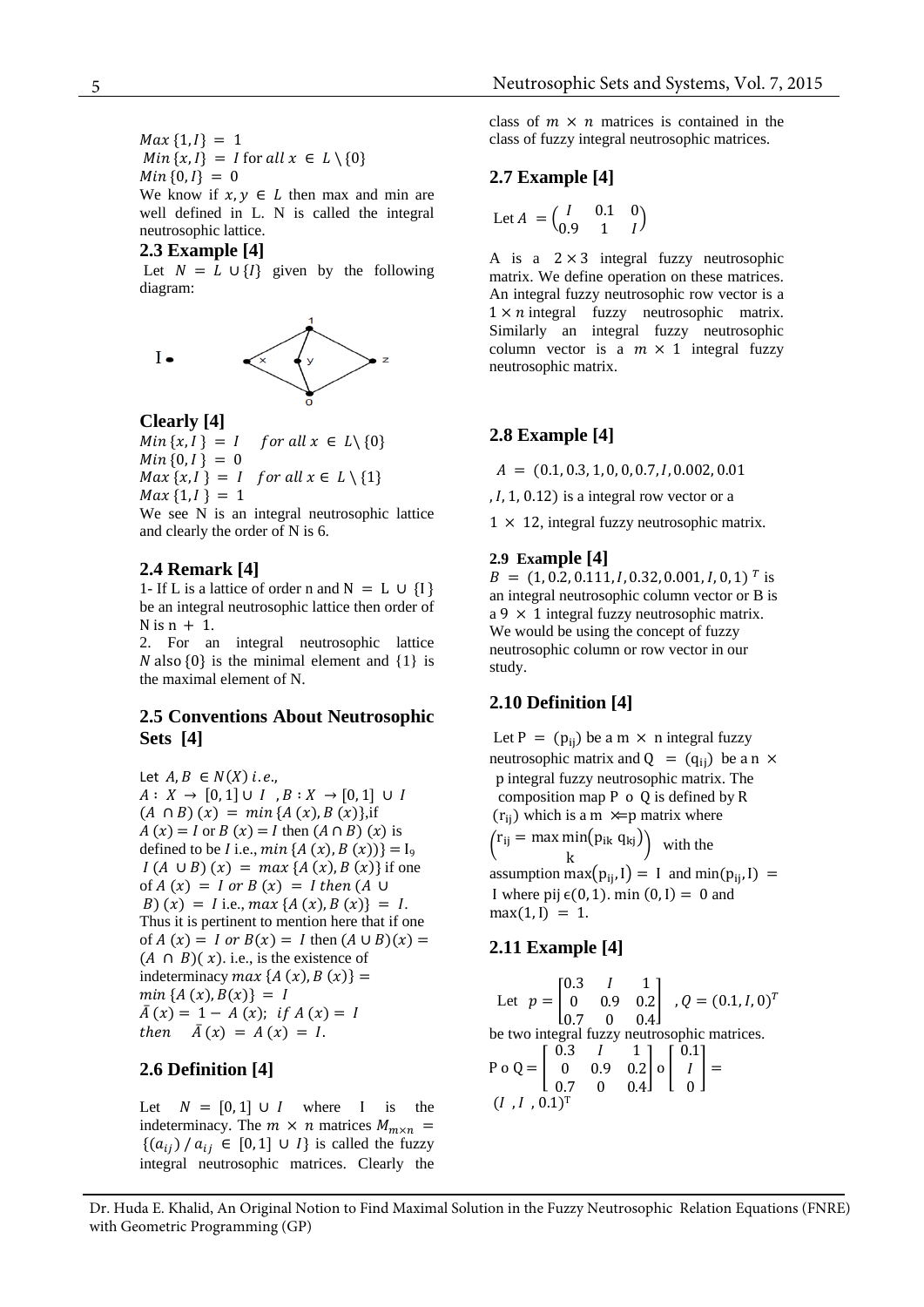# **3 Structure of the Maximal Solution Set**

B.Y.Cao proposed the structure set of maximal and minimal solution for FRGP (fuzzy relation geometric programming) with (V, Λ) operator [optimal models  $\&$  meth with fuzzy quantities 2010] [1-2]. Its useful and necessary to call back the following ideas

# **3.1 Definition**

If  $X(A, b) \neq \emptyset$  it can be completely determined by a unique maximum solution and a finite number of minimal solution. The maximum solution can be obtained by applying the following operation:-

 $(x^1, x^2, x^N)^T$  is a solution to  $A \circ X =$  $x_j^{\frown} = \wedge \{b_i | b_i < a_{ij}\}$  ( $1 \leq i \leq m, 1 \leq j \leq n$ ) Stipulate that set { $\wedge \emptyset = 1$ }. If  $x^{\wedge}$  = b. then  $\hat{x}$  must be the greatest solution.

# **3.2 An original notion to find maximal solution**

The most important question:

What is the structure of the maximum element for any fuzzy neutrosophic relation equations in the interval  $[0,1]$  ∪  $I$  ??

We know that

 $\max\{0, I\} = I \& \max\{x, I\} = I \quad \forall x \in$  $[0,1) \cup I$ .

Depending upon the definition ( 3.1), the stipulation that  $\{\land \emptyset = 1\}$  will be fixed.

Also by Sanchez (1976) we have

 $a\alpha b = \begin{cases} 1 & a \leq b \\ b & a > b \end{cases}$ 

Don't forget that  $\alpha$  is relative psedo complement of  $a$  in  $b$ . On the other hand, Florentin was deffind the neutrosophic lattice see ref. [4] p.235

So if we want to establish the maximum solution for any FNRE in the interval  $[0,1]$  ∪ I , we must redefine  $a\alpha b$  where  $a\alpha b = a \wedge x \leq$  $b$ ;  $a, x, b \in [0,1] \cup I$ .

Note that, all matrices in this work are an integral fuzzy neutrosophic matrices. It is obvious that  $\alpha$  or  $\beta$  are either belonging to

[0,1] or equal to  $I$ , so we have that following status:

- 1- If  $a \in [0,1]$  &  $b \in I$ ,  $a\alpha b = x = I$  where  $a \neq 0$  therefore  $a \in (0,1]$ , here we must remember that  $min(I, x) = I \forall x \in (0,1]$  U I.
- 2- If  $a = I & b \in [0,1]$ , then  $a \alpha b = x = 0$ ,here min $(I, x) = I \ \forall x \in (0,1] \cup I$  also  $min(I, 0) = 0.$
- 3- At  $a\&b \in [0,1]$ , the solution will back to the same case that stated by Sanchez , i.e.  $a\alpha b = \begin{cases} 1 & a \leq b \\ b & a > b \end{cases}$
- 4- At  $a = b = I$ , this implies that  $a\alpha b = 1$ .

Note that ,  $a \wedge x \leq b \rightarrow \min(a, x) \leq b \rightarrow$  $\min(I, x) \leq I \rightarrow x = 1$ 

# **Consequently :**

$$
\hat{x_j} = a\alpha b = \begin{cases}\n1 & a_{ij} \le b_i \text{ or } a_{ij} = b_{ij} = I \\
b_i & a_{ij} > b_i \\
0 & a_{ij} = I \text{ and } b_{ij} = [0,1] \\
I & b_i = I \text{ and } a_{ij} = (0,1] \\
not \text{ comp. } a_{ij} = 0 \text{ and } b_{ij} = I\n\end{cases}
$$

# **3.3 Lemma**

If  $a_{ij} = 0$  and  $b_i = I$  then  $A \circ X = b$  is not compatible.

Proof

Let 
$$
a_{ij} = 0
$$
,  $b_i = I$ 

What is the value of  $x_i \in [0,1] \cup I$  satisfying

$$
\vee_{ij}^{n} (a_{ij} \wedge x_{j}) = b_{i} \quad \forall \quad 1 \leq i \leq m ?
$$

We have

1- 
$$
a\alpha b = a_{ij} \wedge x_j \le b_i
$$
  
2-  $min(0, x_j) = 0 \quad \forall \ x_j \in [0,1] \cup I$ 

So  $a\alpha b = a_{ij}\alpha x_j = \min(0, x_j) = 0$  not equal nor less than to I

We know that the incomparability occurs only when  $x \in FN$  and  $y \in [0,1]$  see ref. [4] p.233

 $\therefore$   $A \circ X = b$  is not compatible